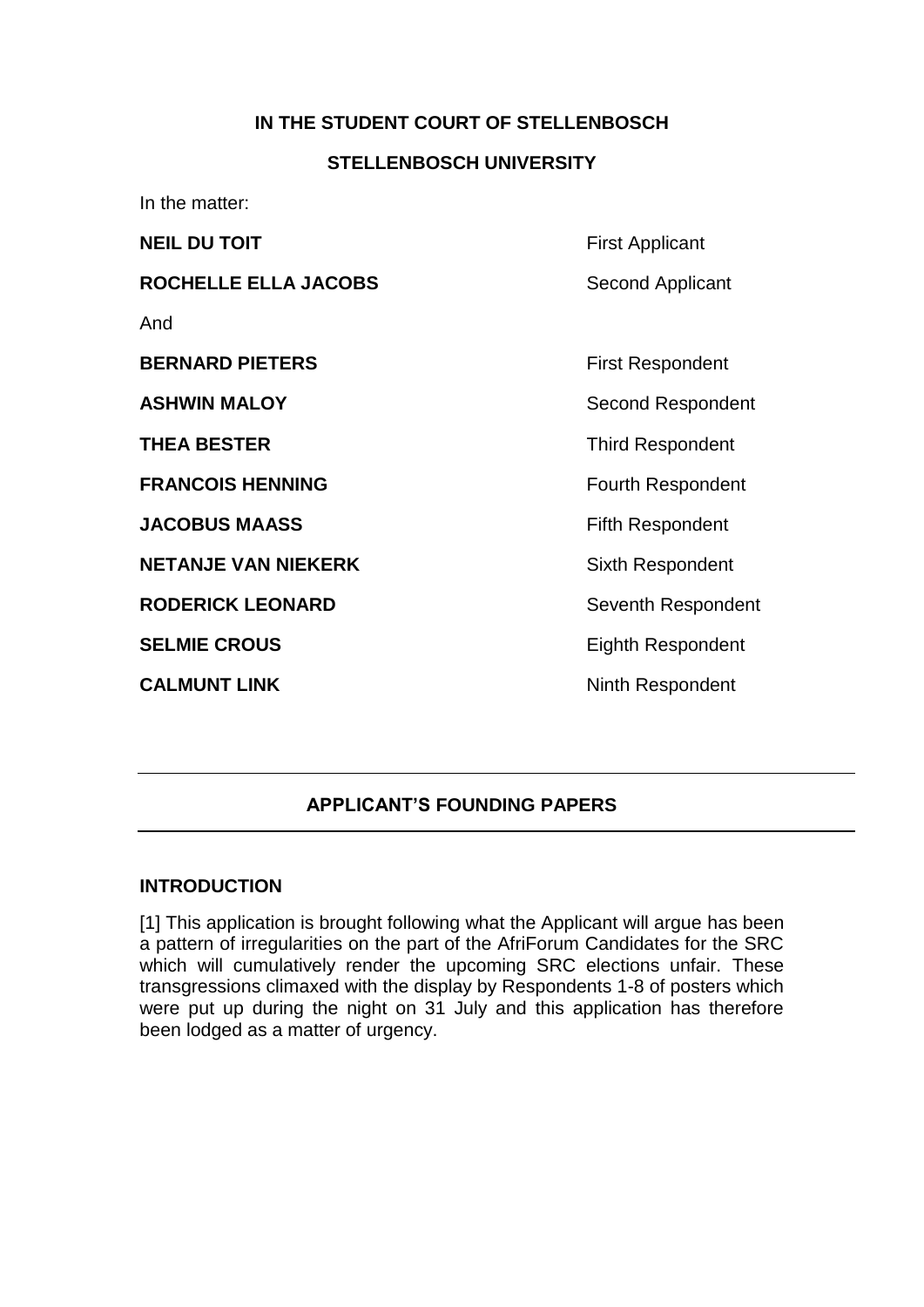# **CONTENTS**

- 1) URGENCY
- 2) JURISDICTION
- 3) *LOCUS STANDI*
- 4) CAMPAIGN POSTERS
- 5) CAMPAIGNING IN THE NEELSIE
- 6) FAILING TO ATTEND CAUCUS EVENTS
- 7) APPROPRIATE REMEDY

## **1 URGENCY**

[2] In terms of section 26(1) of schedule 1 of the Student Constitution of Stellenbosch University ("the SC"), complaints relating to the campaign of a specific candidate must be lodged with the Election Convenor. The Applicants have complied with this provision. However, voting is set to start on Tuesday. Given that the election posters were put up less than 48 hours before the beginning of voting, it is our submission that it is in the interests of justice and convenience to begin court processes as soon as possible rather than to await the result of the section 26(1) complaint relating to the election posters aspect of this application. We therefore seek an order dispersing with the usual processes and allowing this application to be heard on an urgent basis. The decision of the 9<sup>th</sup> Respondent is required by the SC to be delivered in 19 hours time from the filing of these papers and the Applicants undertake to bring it to the court's attention as soon as it is received.

[3] For clarity, the Applicant also draws attention to the fact that an application to court regarding the running of the election may be made under section 26(2) of the SC independently of section 26(1). It is submitted that the term "election" should not be construed narrowly here to include only the voting stage of the process. Textual support for this reading is to be found in the heading of section 21, which refers to the "Notice and marketing of the election", but which deals with the nomination period in section 1(a).

## **2 JURISDICTION**

[4] The Applicant seeks declaratory orders regarding irregularities in the campaigning process for SRC elections. This process is ultimately governed by schedule 1 of the SC (which in turn is empowered to do so in terms of section 49 of the Statute of Stellenbosch University, read with section 2(2) of the Student Constitution of Stellenbosch University). Adjudication over this process is therefore manifestly within the jurisdiction of this court in terms of section 60(b), (c) and (e) of the SC.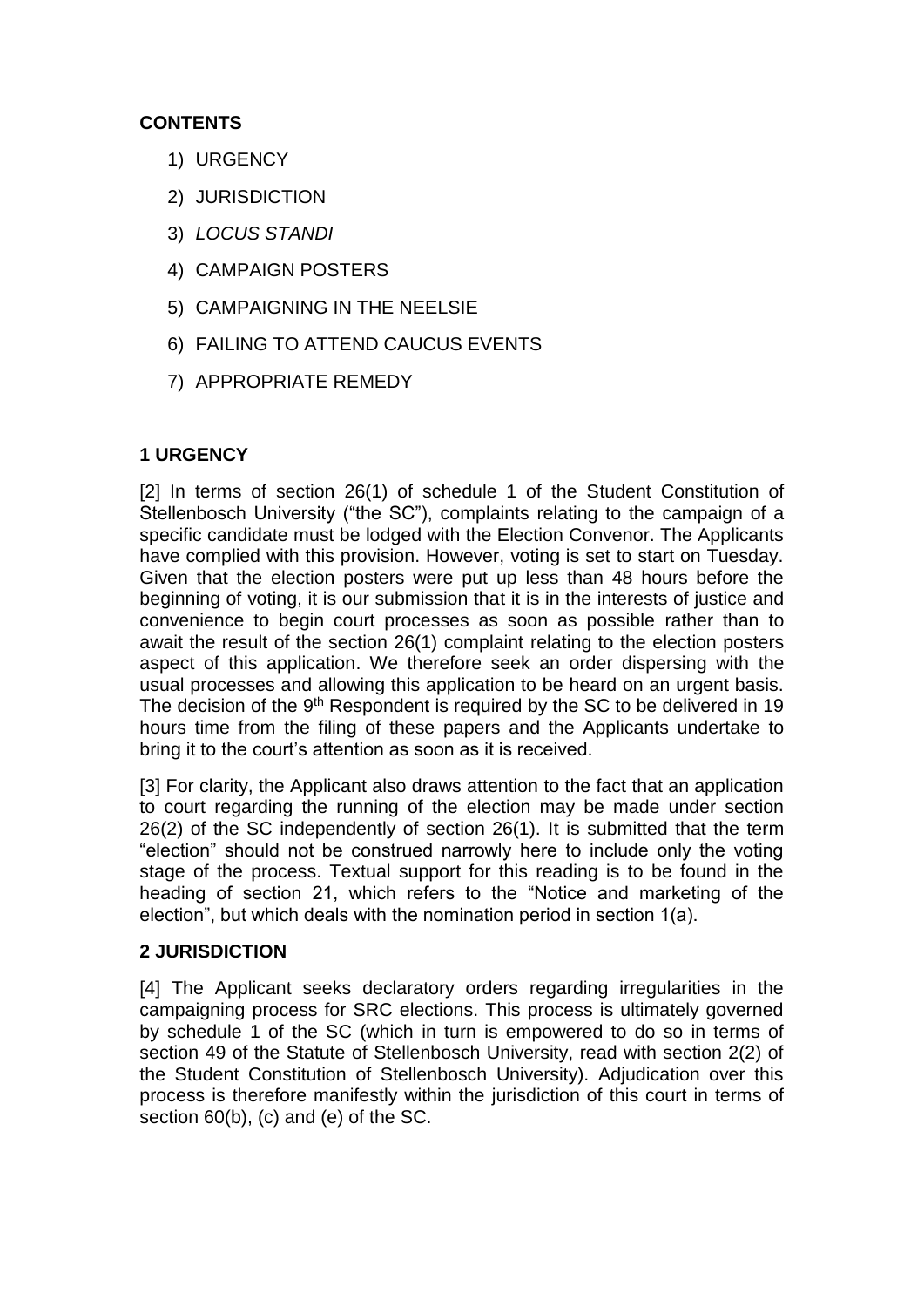## **3 LOCUS STANDI**

[5] The Applicants are students and therefore it is submitted that they have standing in terms of section 62 of the SC.

## **4 CAMPAIGN POSTERS**

[6] At around 9.30 pm on Sunday 31 July First Applicant left the Neelsie and noticed campaign posters for AfriForum candidates being placed on the streetlight poles on Merriman Street. At 11pm he returned in order to photograph the posters (see addendum 1). He photographed 37 posters on the Kayamandi side of the lower half of Merriman. He then stopped photographing halfway up the road when he saw several AfriForum members and sought to avoid confrontation. However First Applicant continued up the road and counted 32 posters on the Kayamandi side of the upper half of Merriman. On the university side, about 7 posters had been put up on the short wooden poles which are place at 1m intervals along the road adjacent to Simonsberg residence and about 12 on street poles. There was a stack of posters on the ground and it appeared from the scene that one AfriForum member was intent on clothing every such wooden pole outside Simonsberg with a poster. When First Applicant returned to the lower half of the street the AfriForum members had began to put up posters on the university side of the road and simultaneously were beefing up the Kayamandi side further. He then drove around the university and counted 23 posters on Victoria Road.

[7] The up shot of all of this is that a conservative estimate of the number of posters presently flanking the university is significantly upwards of 150. Probably much more. The posters are constructed from standard width cardboard for election posters and affixed with zip-ties. The higher ones were affixed with the assistance of a ladder. Transport for this process was evident in the two cars parked alongside the road near where the posters were being put up. They are all printed in full colour and some include graphic designs. It is therefore submitted that the cost of this endeavour would have dwarfed the allocated budget for campaigning (R650 per candidate) and constitutes election fraud.

[8] In First Applicant's observation about two thirds of the election posters name a specific candidate. The remainder, however, simply send out a generic call to vote for AfriForum candidates.

[9] According to the rules of the Elections Convenor, which gain their power from section 22 of schedule 1 of the SC:

"The Election Committee and prospective candidates (including the SRC Election Convenors) are responsible for the photography, design and distribution of all marketing posters. The candidate will be allowed to choose one of the photos that will be taken by the professional photographer, for his/her campaign posters. *No other posters will be allowed* [own emphasis]*"* (addendum 3)*.*

[10] Importantly, two additional breaches of the rules have therefore manifested. Firstly, the use of posters that do not feature the photograph by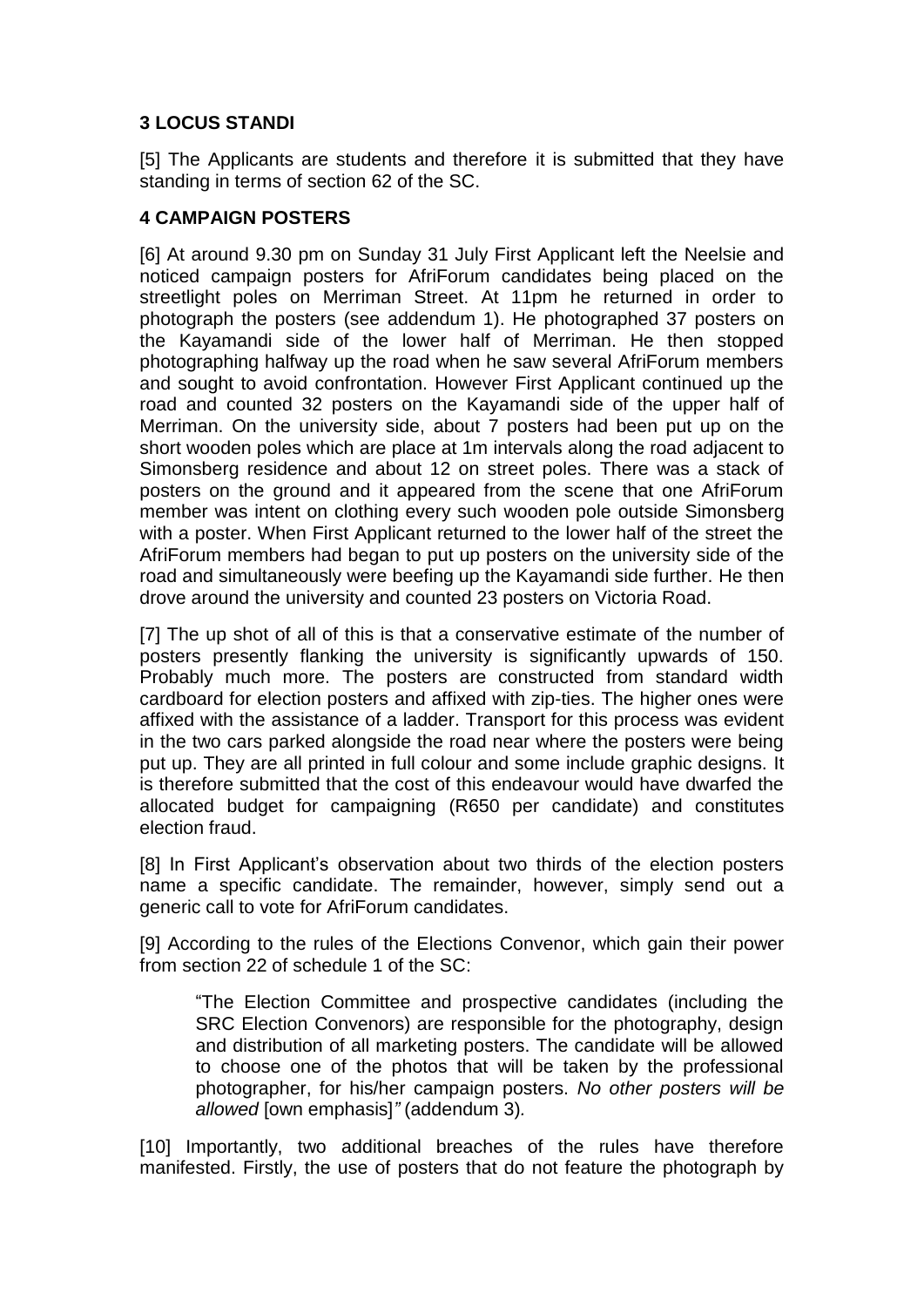the professional photographer are clearly contraband. Secondly, the design of the posters which feature a cartoon bearded man with glasses should have been within the responsibility of the Election Committee and not just that of the candidates. In total therefore there are three clear transgressions of the rules relating to elections evident in this conduct.

[11] The publication of the posters at this late stage can hardly be remedied. Students arriving on campus in this morning (1 August) will all see these posters and have their image fresh in their mind when voting begins this week. Indeed the AfriForum candidates are the only ones who will have this large advantage as all other candidates have followed the rules and not put up election posters that exceed their budget.

[12] Furthermore, these three transgressions must be seen in light of the fact that a warning regarding the campaigning rules had already been issued to Respondent 1-8 following the incident in the Neelsie on 19 July referred to below.

#### **5 CAMPAIGNING IN THE NEELSIE**

[13] On the afternoon of 19 July a campaigning event for AfriForum took place in the Neelsie. It included a band, large advertisements on the screen in the centre of the Neelise, and bursary offers. A complaint was lodged that evening. It included that following:

"Not only did they break the rule in regards to their candidacy by announcing they are standing this afternoon in the Neelsie Student Centre, but they also broke other election rules relating to budgets and how money may be spent. It is my understanding that every candidate receives R500 campaign money to spend, and it is furthermore my understanding that today's event in the Neelsie alone already went over a budget of R3000.

This disregard for election rules not only creates a huge disadvantage for other candidates standing, but also creates the space for other candidates also to contravene the election rules.

I would advise that you request an interpretation from Student Court on this matter as I do believe them contravening the code will be challenged."

[14] The decision of the Election Convenor was to issue a warning. The following were his reasons:

"At this point Afriform did not mention any student campaign directly. General voter encouragement took place. I do acknowledge that students who stand under the umbrella of Afriforum now have a slight advantage in terms of marketing. The event was marketed as a bursary awarding ceremony.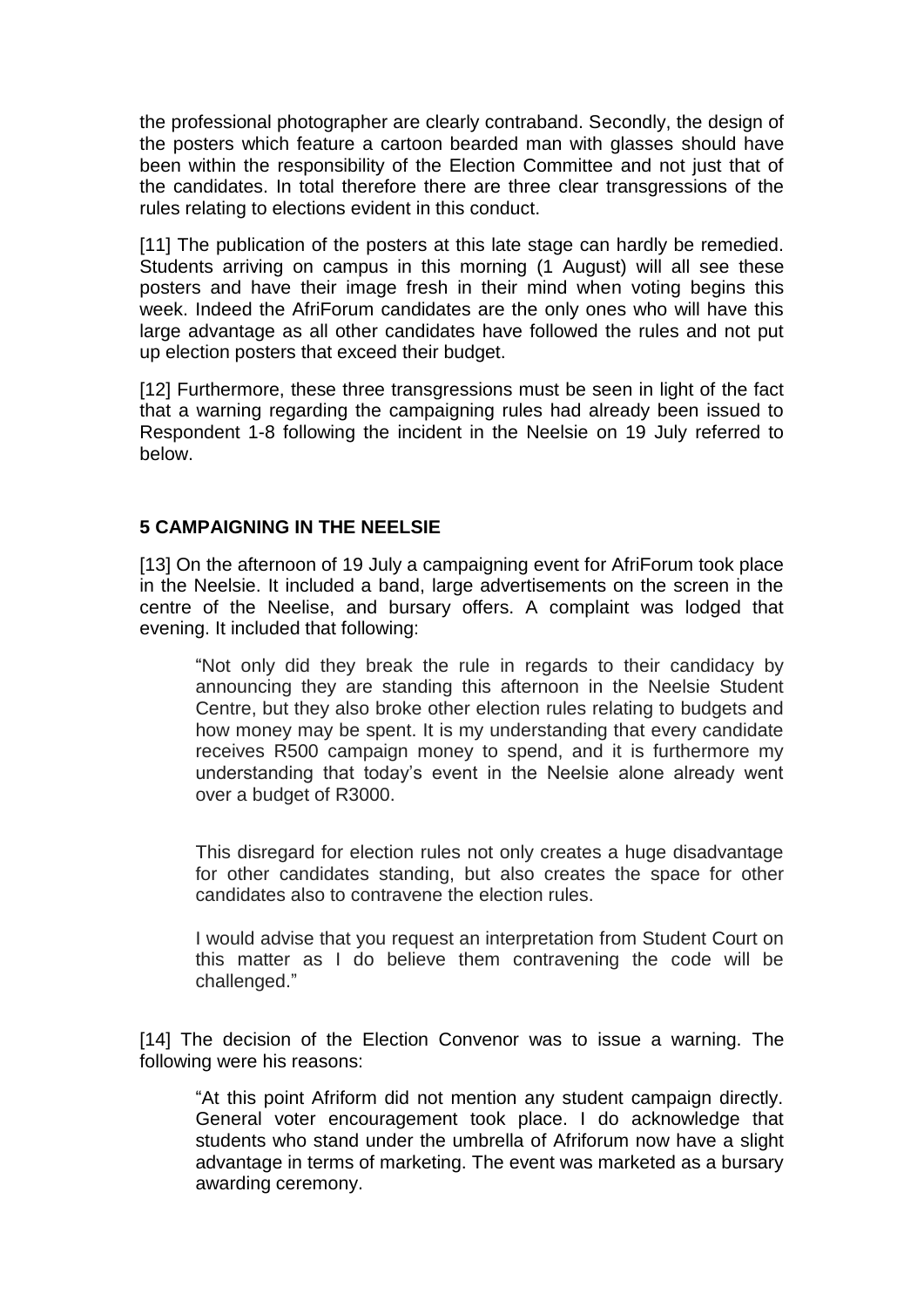I will issue a warning to Afriforum related students with regard to the marketing materials and state that no such materials as was used before may be used again unless it remains within a candidates alotted budget. I will therefore not be recommending a judgement by student court.[sic]"

[15] It is our submission that the Elections Convenor misdirected himself for the following reasons:

- 1) As can be seen by addendum 2, at least one of the advertisement on the big screen made no reference to the awarding of bursaries, but was a call to vote AfriForum.
- 2) The notion that "general voter encouragement took place" is plainly inconsistent with the fact that voters were being requested to vote *AfriForum.*
- 3) The nexus between the individual candidates and AfriForum is clearly present. The Afriforum website names the candidates. They all wear green ties/scarves to identify themselves in their campaign photographs. Their posters associate them with AfriForum etc. Even if this association only materialised for some students *after the event* (which the  $9<sup>th</sup>$  Respondent conceded, if only to a small extent), when the candidates become better known, that fact, we submit, is simply not relevant.
- 4) Applicant's are willing to concede that it might be possible for Afriforum to promote itself on campus without necessarily campaigning for the candidates by association, but we submit that this is a narrow line which is definitely crossed at the point at which the screen backdrop to the event implores those present to *vote AfriForum.* No election other than the SRC election could have been the election being referred to and the only reasonable inference is that it constituted campaigning for the candidates.
- 5) The presence of the award of bursaries should not detract from the above inference. On the contrary. This constituted a further incentive to *vote AfriForum* and as such the cost of these burseries ought have been included in the campaigning costs of Respondents 1-8.

[16] It is therefore submitted that the  $9<sup>th</sup>$  Respondent materially misdirected himself in making an error of fact or gross error of interpretation and that his decision ought be set aside on review. The event was clearly a campaigning event which would have cost well over R4000 (see "promotional tariffs" attached). This amount must of course be seen in conjunction with that spent on the posters, as the campaigning budget is for the entire duration of campaigning.

#### **6 FAILING TO ATTEND CAUCUS EVENTS**

[17] In terms of the rules of the Election Convenor, all caucus events are compulsory (see the section on caucus' in addendum 3). It is the submission of the Second Applicant that to the best of her knowledge, the First and Fifth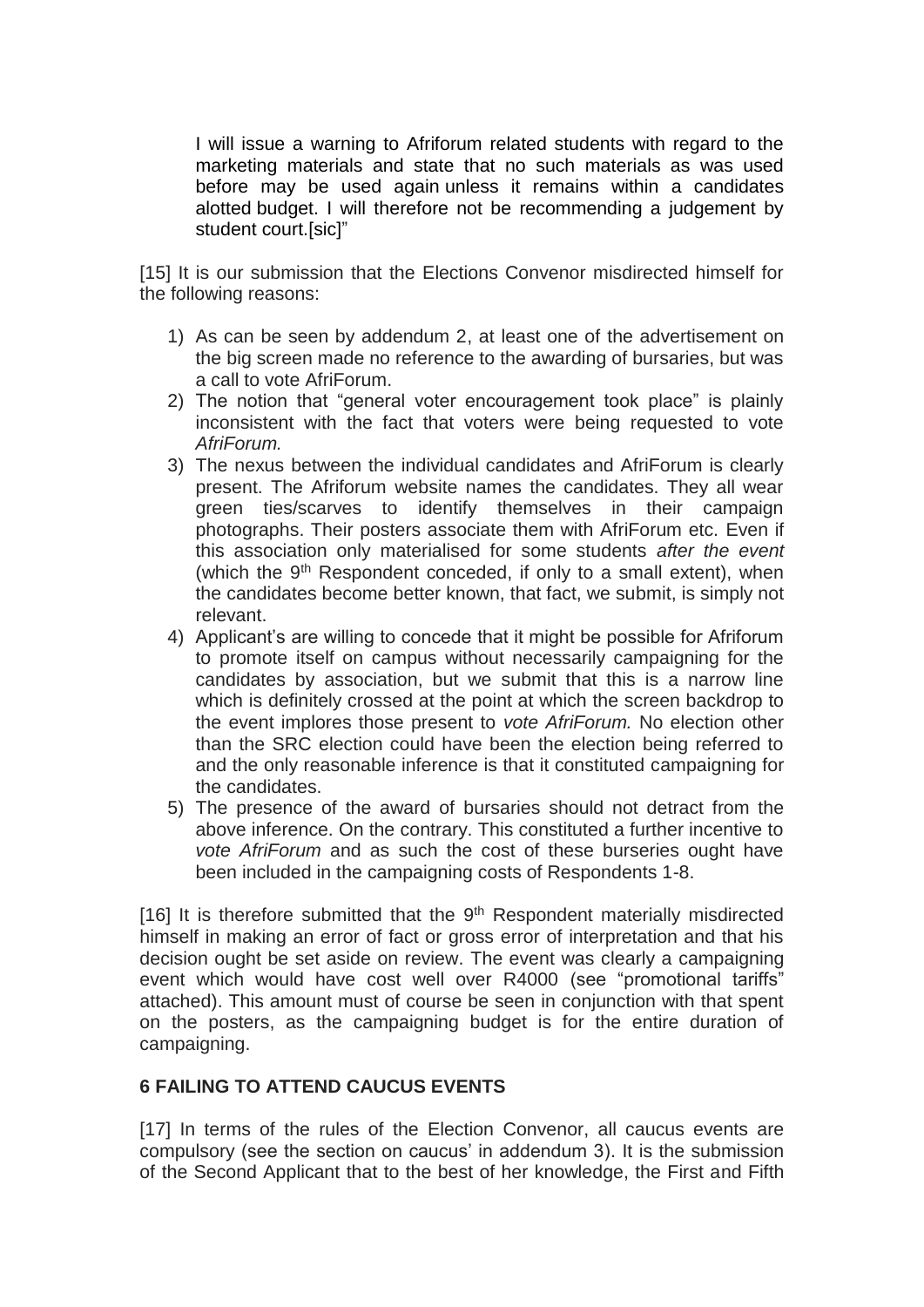Respondent both failed to attend a caucus meeting and the Third Respondent attended exactly none of them.

[18] The Applicants submit that the importance of these caucus meetings cannot be gainsaid. They are not simply an opportunity for candidates to advertise there own benefits. But they are also an opportunity for doubtful students to put challenging questions to them, indeed even to attack their arguments and publicly declare their failures. This must all be met with an answer, and the candidates risk loosing not only the vote of the questioner but their peers as well should their retorts be found wanting. For this reason nonattendance cannot merely be viewed as a missed opportunity for the candidates. It is submitted that it must also be regarded as an encroachment into a vital aspect of transparent, democratic, participatory and accountable student governance.

## **7 APPROPRIATE REMEDY**

[19] The transgressions of the campaigning rules described above must be seen firstly within the context of the fact that AfriForum candidates have associated themselves with a political organisation and consistently draw on the resources of that organisation to promote their candidates (AfriForum is a political organisation. See *AfriForum v Johannes Pienaar* WC case no 4357/16 unreported para 6 and 7, attached, addendum 4). The rules of the Election Convenor sought to minimise the potential prejudice that may result from this association by forbidding, eg, political rallies on campus where candidates are promoted. In relation to the online promotion the decision of the 9<sup>th</sup> Respondent was that he would decide the matters casuistically, and drew attention once again to the R650 limit. Despite this implicit injunction to evince caution when associating with political organisations, as well as an explicit warning following the event on 19 July, Respondents 1-8 have eagerly placed over 150 contraband AfriForum posters up the two most frequented roads in the university less than 48 hours before the initiating of the voting process. Respondents 1, 3 and 5 have furthermore shown little respect for the caucusing process.

[20] It has already been conceded by the  $9<sup>th</sup>$  respondent that there has been some irreparable advantage to Respondent 1-8 as a result of 19 July. It is respectfully submitted that the advantage resulting from being the only candidates to have posters up on street lamps will be grave and irreparable.

[21] The Applicant therefore seeks an order declaring that

1) The use of campaign posters fitted on 31 July by Respondents 1-8 violates the rules laid down by the Election Convenor in terms of section 22(1) of the Student Constitution in so far as Respondents 1-8 would have exceeded their budget significantly, and used posters that do not feature any particular candidate and used posters that were not under the responsibility of the election committee and that the use of these posters has been seriously detrimental to other candidates in terms of section 22(3).